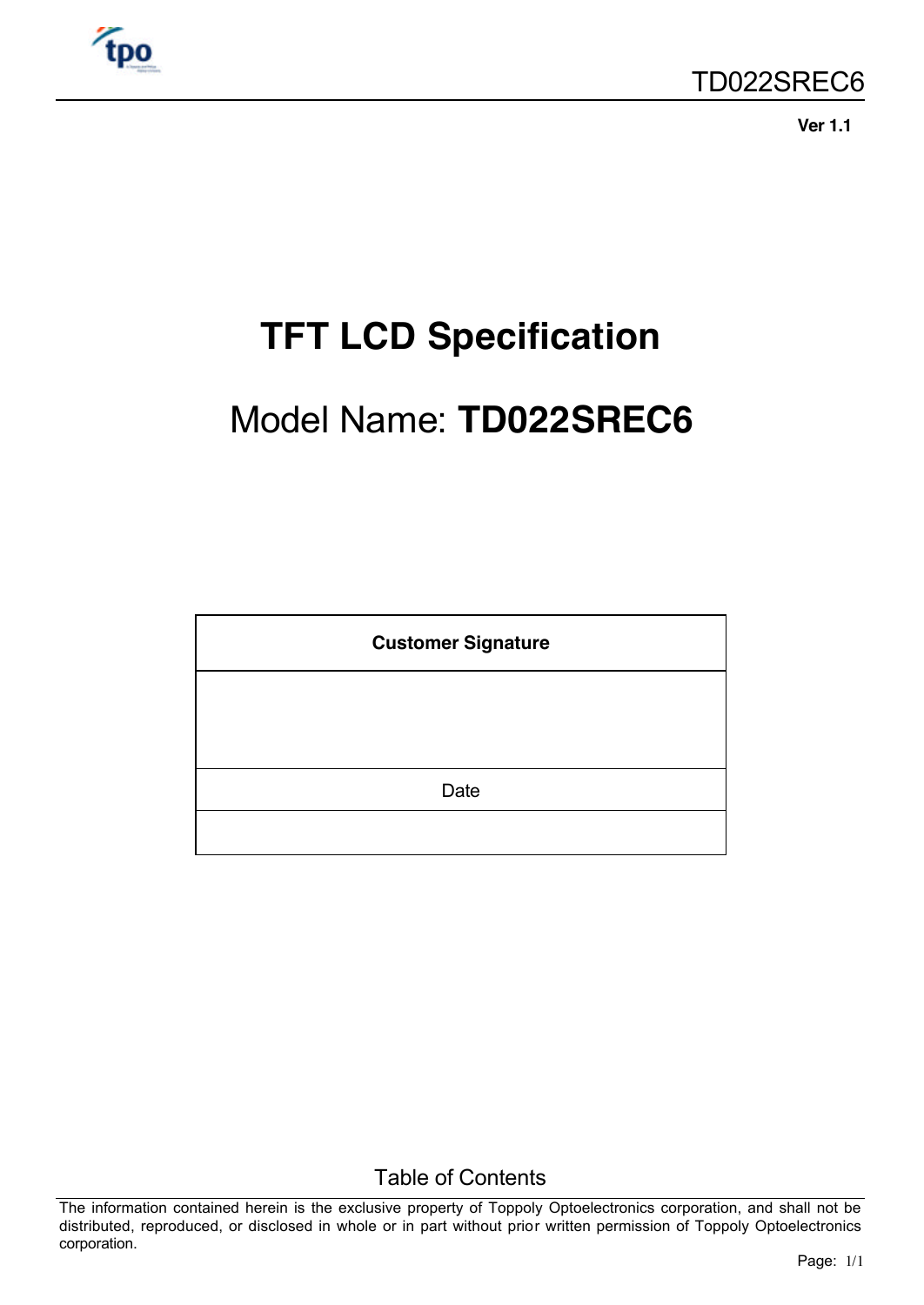

| NO.            | Item                              | Page           |
|----------------|-----------------------------------|----------------|
|                | <b>Cover Sheet</b>                | 1              |
|                | <b>Table of Contents</b>          | $\overline{2}$ |
|                | <b>Record of Revision</b>         | 3              |
| $\mathbf 1$    | Features                          | 4              |
| $\overline{2}$ | <b>General Specifications</b>     | 4              |
| 3              | Input / Output Terminals          | 5              |
| 4              | <b>Absolute Maximum Ratings</b>   | 7              |
| 5              | <b>Electrical Characteristics</b> | 7              |
| 6              | Input timing Chart                | 10             |
| 7              | <b>Optical Characteristics</b>    | 13             |
| 8              | Reliability                       | 19             |
| 9              | <b>Handling Cautions</b>          | 20             |
| 10             | <b>Mechanical Drawing</b>         | 21             |
| 11             | <b>Packing Drawing</b>            | 23             |

# Record of Revision

The information contained herein is the exclusive property of Toppoly Optoelectronics corporation, and shall not be distributed, reproduced, or disclosed in whole or in part without prior written permission of Toppoly Optoelectronics corporation.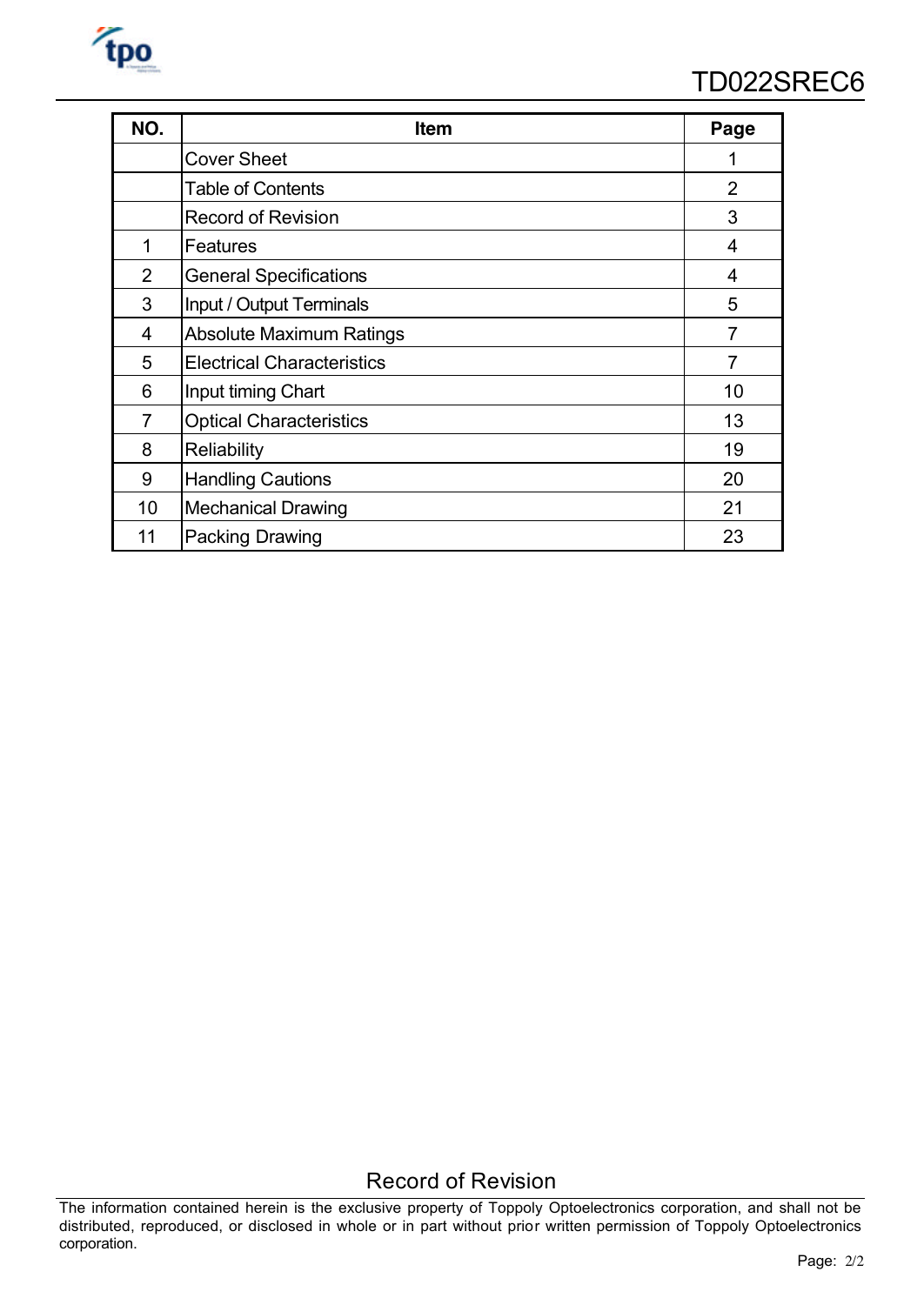

# TD022SREC6

| Rev   | <b>Issued Date</b>     | <b>Description</b>                                        |
|-------|------------------------|-----------------------------------------------------------|
| $1.0$ | Apr. 10 2006 New issue |                                                           |
| $1.1$ | Jun 22 2006            | Modify the <sup>F</sup> Mechanical Drawing <sub>J</sub> . |
|       |                        |                                                           |
|       |                        |                                                           |
|       |                        |                                                           |
|       |                        |                                                           |
|       |                        |                                                           |
|       |                        |                                                           |
|       |                        |                                                           |
|       |                        |                                                           |
|       |                        |                                                           |
|       |                        |                                                           |
|       |                        |                                                           |
|       |                        |                                                           |
|       |                        |                                                           |
|       |                        |                                                           |
|       |                        |                                                           |
|       |                        |                                                           |
|       |                        |                                                           |
|       |                        |                                                           |

The information contained herein is the exclusive property of Toppoly Optoelectronics corporation, and shall not be distributed, reproduced, or disclosed in whole or in part without prior written permission of Toppoly Optoelectronics corporation.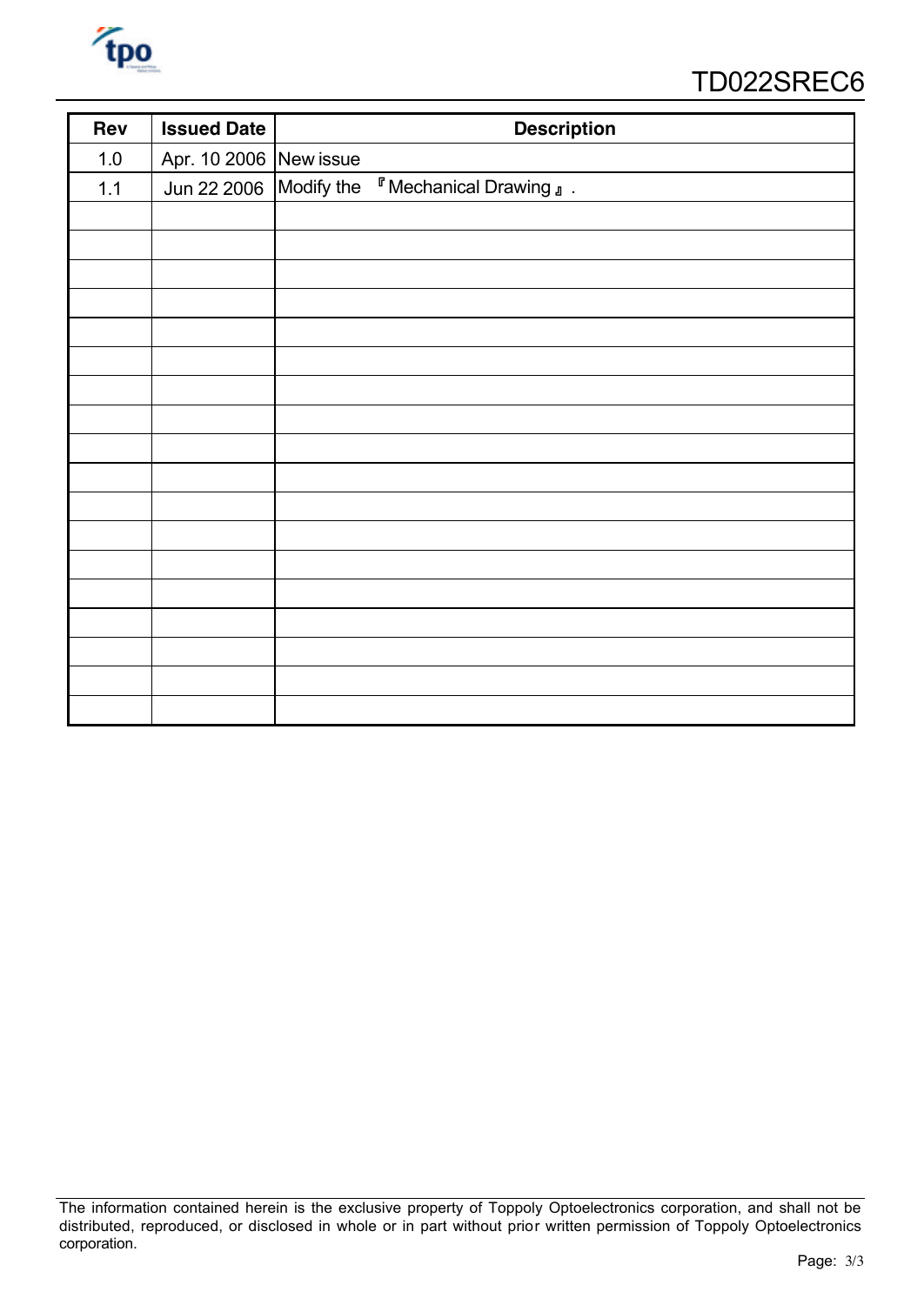

#### **1. FEATURES**

The 2.2"(5.6 cm) LCD module is an trans-flective active matrix color TFT LCD module. LTPS (Low Temperature Poly Silicon) TFT technology is used. Vertical and horizontal drivers are built on the panel.

#### **2. GENERAL SPECIFICATIONS**

| Item                      | Description                    | Unit        |
|---------------------------|--------------------------------|-------------|
| Display Size (Diagonal)   | 2.2(5.6)                       | $lnch$ (cm) |
| <b>Display Type</b>       | Trans-flective                 |             |
| Active Area (HxV)         | 33.84 x 45.12                  | mm          |
| Number of Dots (HxV)      | 240 x RGB x 320                | dot         |
| Dot Pitch (HxV)           | $0.047 \times 0.141$           | mm          |
| <b>Color Arrangement</b>  | <b>RGB Stripe</b>              |             |
| <b>Color Numbers</b>      | 65536 (bit: R=5, G=6, B=5)     |             |
| Outline Dimension (HxVxT) | $40.6 \times 56.6 \times 2.91$ | mm          |
| Weight                    | TBD                            | g           |

\* Exclude FPCa and protrusions.

The information contained herein is the exclusive property of Toppoly Optoelectronics corporation, and shall not be distributed, reproduced, or disclosed in whole or in part without prior written permission of Toppoly Optoelectronics corporation.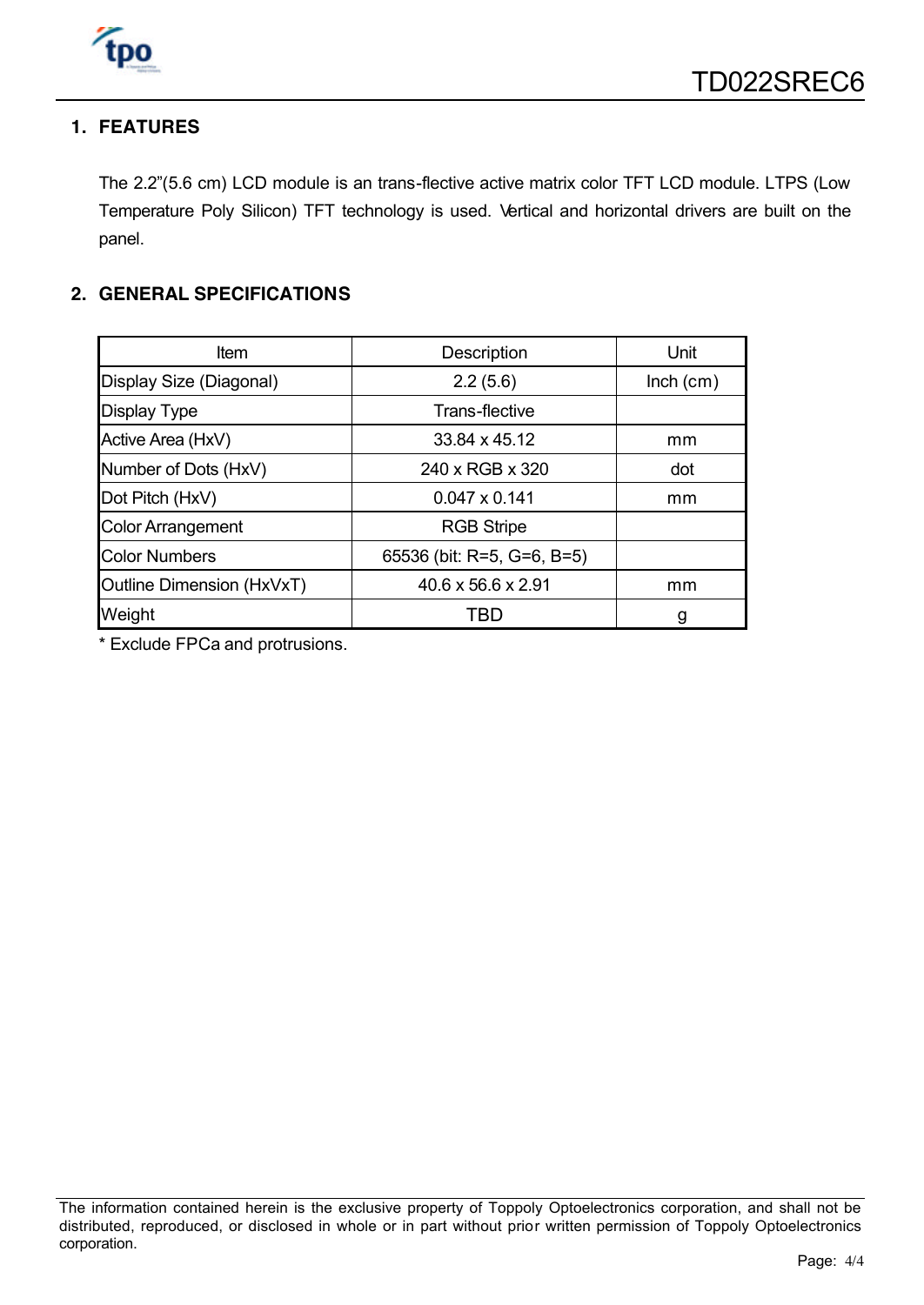

## **3. INPUT/OUTPUT TERMINALS**

| No.            | Pin Name       | I/O                      | Description                                       | <b>Note</b> |
|----------------|----------------|--------------------------|---------------------------------------------------|-------------|
| $\mathbf 1$    | /RESETB        | I                        | When /RESETB is L, an internal reset is performed |             |
| $\overline{2}$ | ТB             |                          | Data shift direction select                       | Note 1      |
| 3              | <b>RL</b>      |                          | Source shift direction select                     | Note 2      |
| 4              | <b>NC</b>      | $\overline{a}$           | <b>NC</b>                                         |             |
| 5              | <b>GND</b>     | -                        | Ground                                            |             |
| 6              | <b>MCLK</b>    | L                        | The pixel clock signal of the RGB interface       |             |
| $\overline{7}$ | <b>GND</b>     | -                        | Ground                                            |             |
| 8              | <b>GND</b>     | $\overline{\phantom{0}}$ | Ground                                            |             |
| 9              | <b>GND</b>     | $\overline{\phantom{0}}$ | Ground                                            |             |
| 10             | <b>B1</b>      | L                        | RGB data Bit B1                                   |             |
| 11             | <b>B2</b>      | I                        | RGB data Bit B2                                   |             |
| 12             | B <sub>3</sub> | I                        | RGB data Bit B3                                   |             |
| 13             | <b>B4</b>      | I                        | RGB data Bit B4                                   |             |
| 14             | <b>B5</b>      |                          | RGB data Bit R5(MSB)                              |             |
| 15             | <b>GND</b>     |                          | Ground                                            |             |
| 16             | G <sub>0</sub> |                          | RGB data Bit G0                                   |             |
| 17             | G <sub>1</sub> |                          | RGB data Bit G1                                   |             |
| 18             | G <sub>2</sub> |                          | RGB data Bit G2                                   |             |
| 19             | G <sub>3</sub> | L                        | RGB data Bit G3                                   |             |
| 20             | G <sub>4</sub> | L                        | RGB data Bit G4                                   |             |
| 21             | G <sub>5</sub> | L                        | RGB data Bit G5(MSB)                              |             |
| 22             | <b>GND</b>     | $\overline{a}$           | Ground                                            |             |
| 23             | R <sub>1</sub> |                          | RGB data Bit R1                                   |             |
| 24             | R <sub>2</sub> | I                        | RGB data Bit R2                                   |             |
| 25             | R <sub>3</sub> |                          | RGB data Bit R3                                   |             |
| 26             | R4             |                          | RGB data Bit R4                                   |             |
| 27             | R <sub>5</sub> | I                        | RGB data Bit B5(MSB)                              |             |
| 28             | <b>GND</b>     |                          | Ground                                            |             |
| 29             | <b>HSYNC</b>   |                          | The horizontal sync signal of the RGB interface   |             |
| 30             | <b>VSYNC</b>   |                          | The vertical sync signal of the RGB interface     |             |
| 31             | DE             | L                        | Data Enable                                       |             |
| 32             | <b>GND</b>     |                          | Ground                                            |             |
| 33             | <b>DVDD</b>    | $\overline{\phantom{0}}$ | Power supply                                      |             |

The information contained herein is the exclusive property of Toppoly Optoelectronics corporation, and shall not be distributed, reproduced, or disclosed in whole or in part without prior written permission of Toppoly Optoelectronics corporation.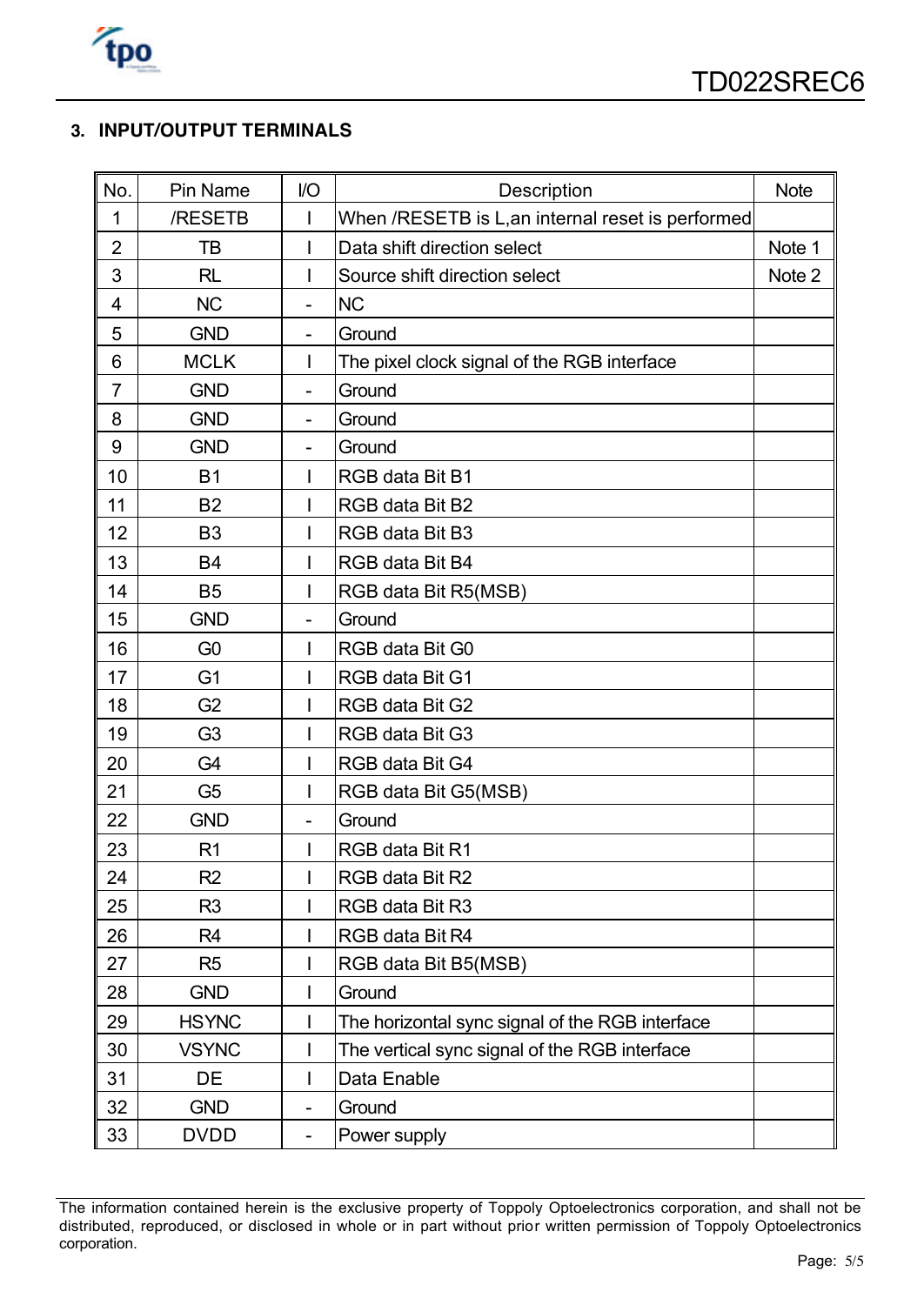

| No.        | Pin Name    | I/O                      | Description  | <b>Note</b> |
|------------|-------------|--------------------------|--------------|-------------|
| 34         | <b>DVDD</b> | $\blacksquare$           | Power supply |             |
| 35         | LED+        | $\overline{\phantom{a}}$ | -ED+         |             |
| 36         | LED+        | $\overline{\phantom{a}}$ | ED+          |             |
| $\vert$ 37 | LED-        | -                        | -ED-         |             |
| 38         | LED-        | $\overline{\phantom{a}}$ | .ED-         |             |
| 39         | <b>GND</b>  | $\qquad \qquad$          | Ground       |             |





The information contained herein is the exclusive property of Toppoly Optoelectronics corporation, and shall not be distributed, reproduced, or disclosed in whole or in part without prior written permission of Toppoly Optoelectronics corporation.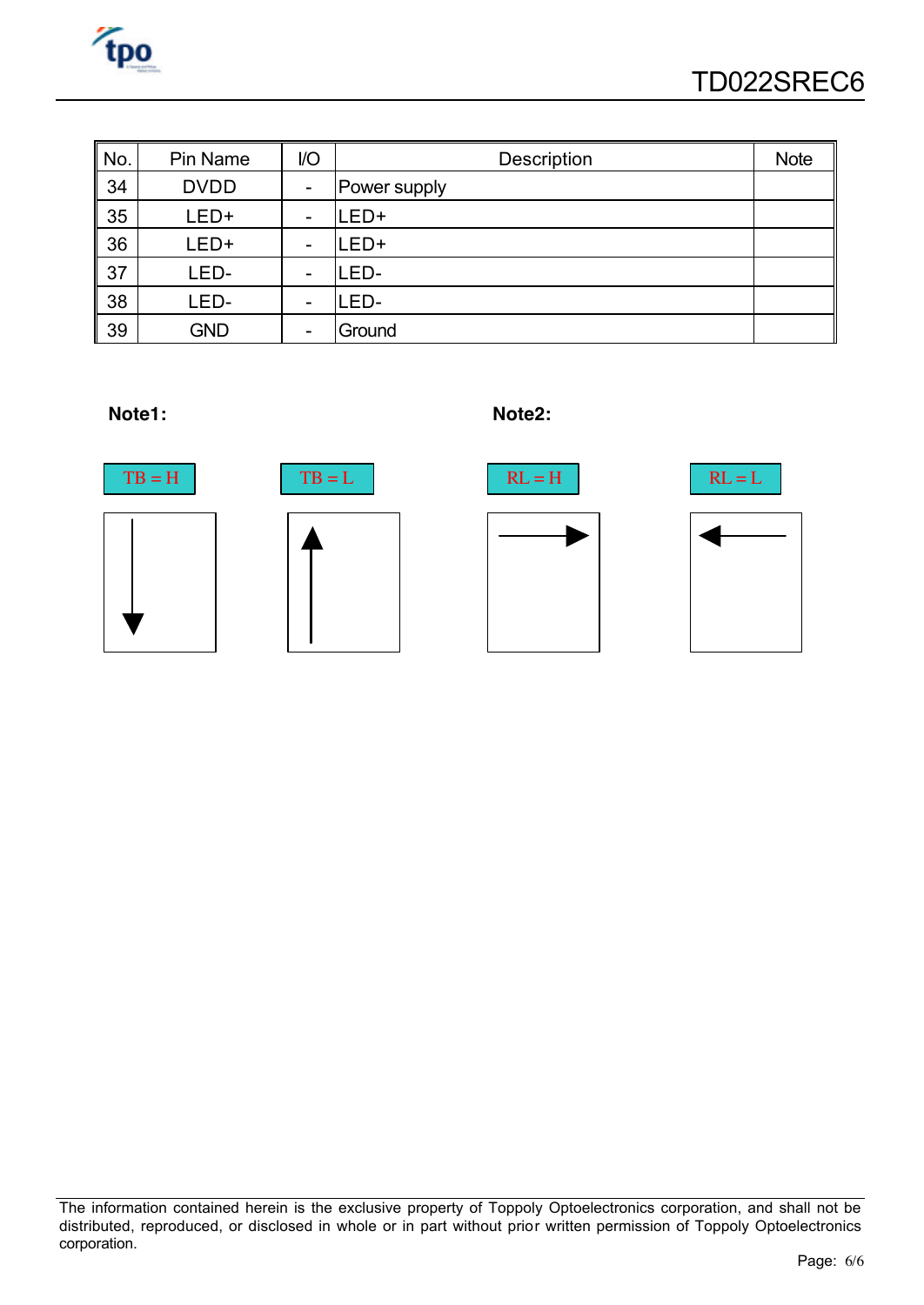

## **4. ABSOLUTE MAXIMUM RATINGS**

| Symbol<br>Parameter    |             | Ratings               |  |  |  |  |
|------------------------|-------------|-----------------------|--|--|--|--|
| Maximum supply voltage | <b>DVDD</b> | $-0.3 - +3.6$         |  |  |  |  |
| DC/DC Input voltage    | <b>DVDD</b> | $-0.3$ to DVDD $+0.3$ |  |  |  |  |

**(Ta=+25**℃**,VSS=0V)**

#### **5. ELECTRICAL CHARACTERISTICS**

Allowable Operation condition (Ta=-20  $\sim$  +60°C, VSS=0)

|                         |                                             |                        |              | Ratings    |            |             |        |
|-------------------------|---------------------------------------------|------------------------|--------------|------------|------------|-------------|--------|
|                         | Parameter                                   | Symbol                 | Conditions   | <b>MIN</b> | <b>TYP</b> | <b>MAX</b>  | Unit   |
|                         | Supply Voltage (DC/DC)                      | <b>DVDD</b>            |              | 2.5        | 2.8        | 3.6         | V      |
|                         | Logic high-level input                      | Vih                    |              | 0.7 DVDD   |            | <b>DVDD</b> | V      |
|                         | Logic low-level input                       | Vil                    |              | 0          |            | 0.3 DVDD    | $\vee$ |
| Leakage Current         |                                             | iL                     |              | $-1$       |            | 1           | A      |
| Input Signal<br>Voltage | H <sub>SYNC</sub> V <sub>SYNC</sub> signals | <b>HS</b><br><b>VS</b> |              | 1.6        | 2.8        | 3.6         | V      |
|                         | Data Signals                                | R, G, B                |              | 1.6        | 2.8        | 3.6         | $\vee$ |
|                         | Clock signal                                | <b>CLK</b>             |              | 1.6        | 2.8        | 3.6         | $\vee$ |
| Power<br>consumption    | Normal mode                                 | Pwr                    | With loading |            | 3.5        |             | mW     |

The information contained herein is the exclusive property of Toppoly Optoelectronics corporation, and shall not be distributed, reproduced, or disclosed in whole or in part without prior written permission of Toppoly Optoelectronics corporation.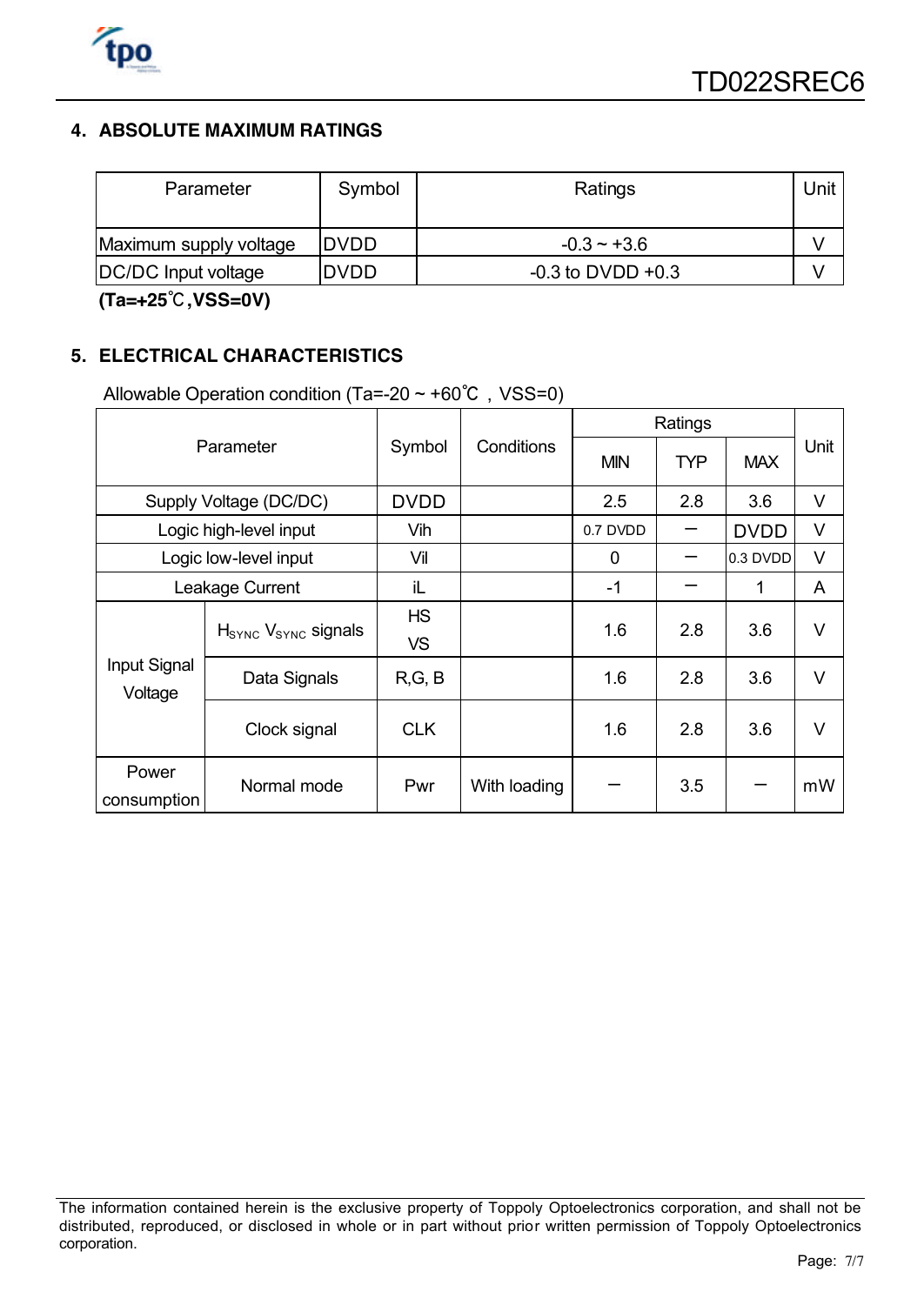

#### Power On sequence



The information contained herein is the exclusive property of Toppoly Optoelectronics corporation, and shall not be distributed, reproduced, or disclosed in whole or in part without prior written permission of Toppoly Optoelectronics corporation.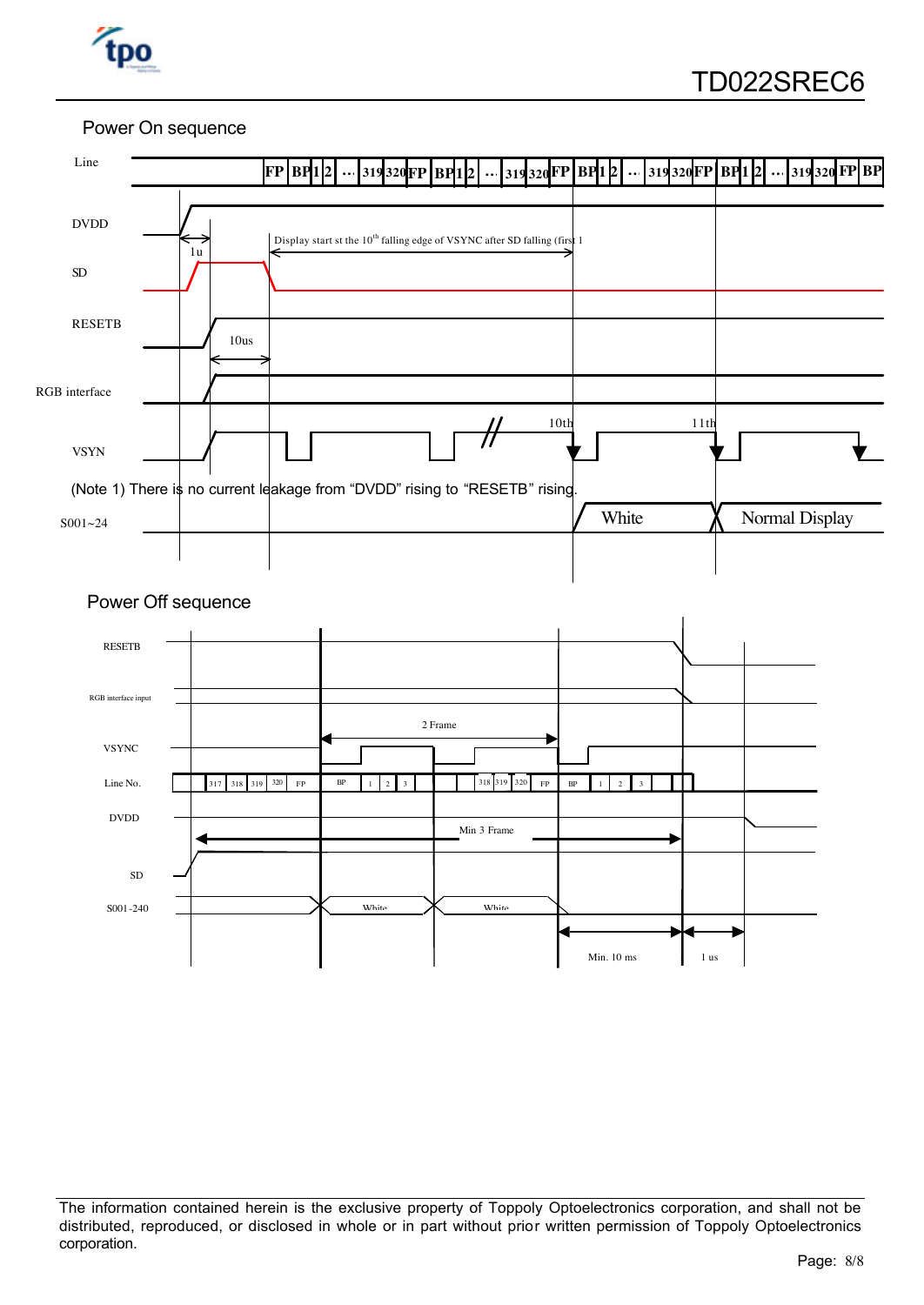

#### 5.1 Driving TFT LCD panel block diagram



39 pin 0.3 pitch

#### 5.2 Driving Backlight

|                                    |          |            |      |            |      | $Ta=25^{\circ}C$ |
|------------------------------------|----------|------------|------|------------|------|------------------|
| Item                               | Symbol   | <b>MIN</b> | TYP  | <b>MAX</b> | Unit | Remark           |
| <b>Forward Current</b>             | IF       | $- -$      | 15   | TBD        | mA   |                  |
| <b>Forward Current Voltage</b>     | $V_F$    | $- -$      | 14.4 | $- -$      |      | Note $5-2$       |
| <b>Backlight Power Consumption</b> | $W_{BL}$ | $- -$      | 216  | $- -$      | mW   |                  |

Note 5-2: LEDx4



The information contained herein is the exclusive property of Toppoly Optoelectronics corporation, and shall not be distributed, reproduced, or disclosed in whole or in part without prior written permission of Toppoly Optoelectronics corporation.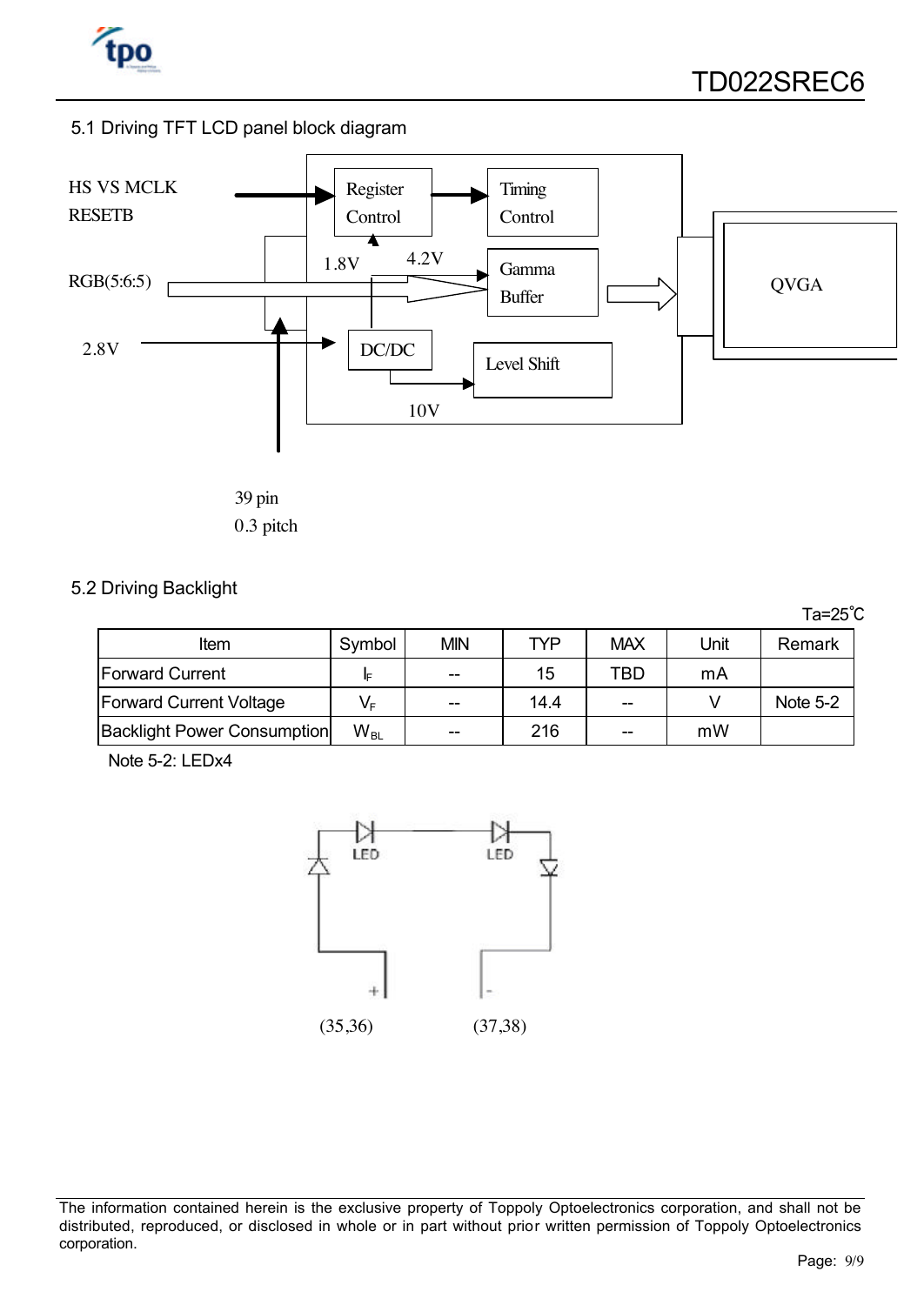

# **6. Input timing chart**

6.1 Vertical Timing chart



### 6.2 Horizontal Timing chart



1. The frequency of CLK should be continued whether in display or blank region to ensure IC operating normally.

The information contained herein is the exclusive property of Toppoly Optoelectronics corporation, and shall not be distributed, reproduced, or disclosed in whole or in part without prior written permission of Toppoly Optoelectronics corporation.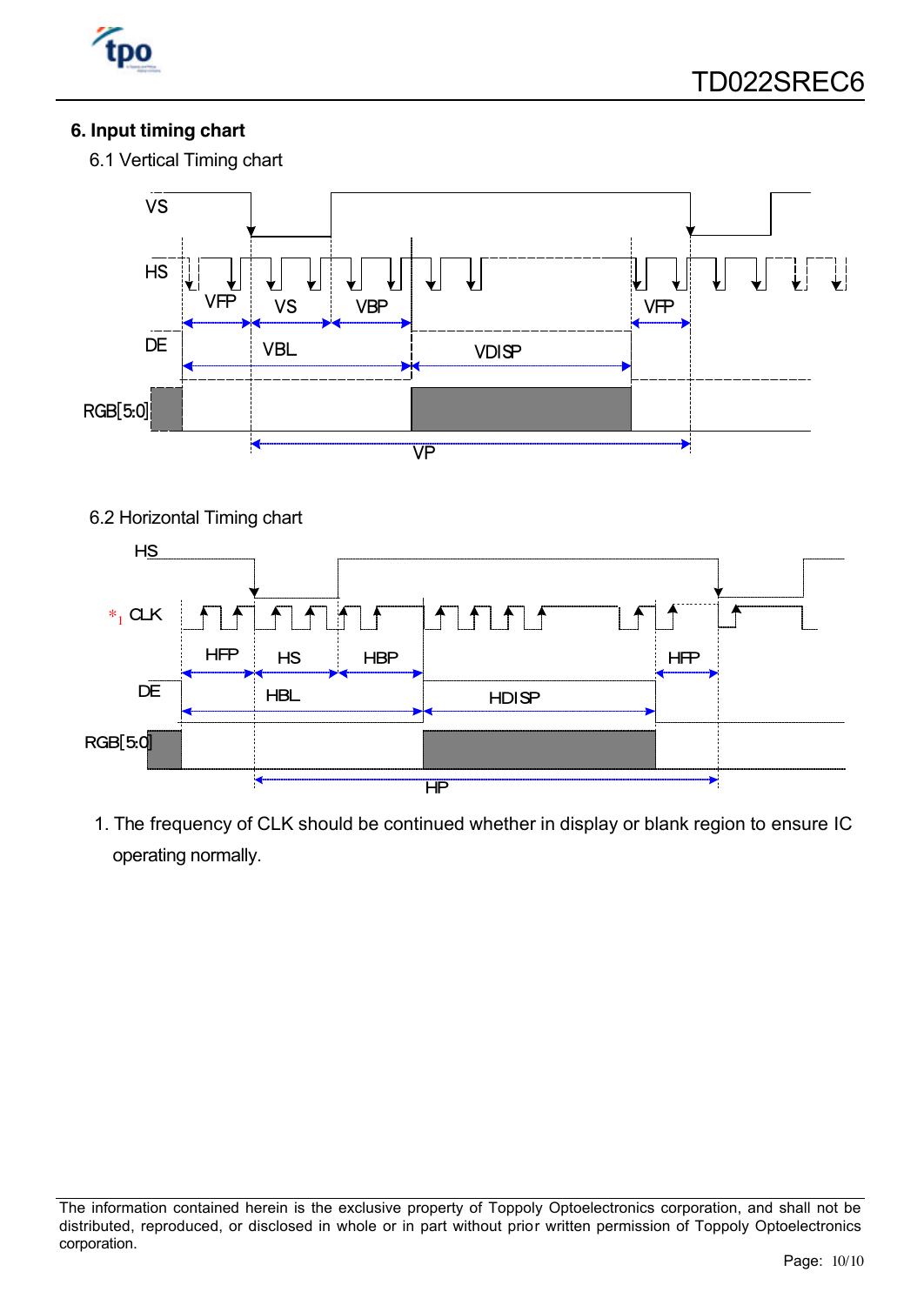

#### 6.3. Setup/ Hold Timing chart



The information contained herein is the exclusive property of Toppoly Optoelectronics corporation, and shall not be distributed, reproduced, or disclosed in whole or in part without prior written permission of Toppoly Optoelectronics corporation.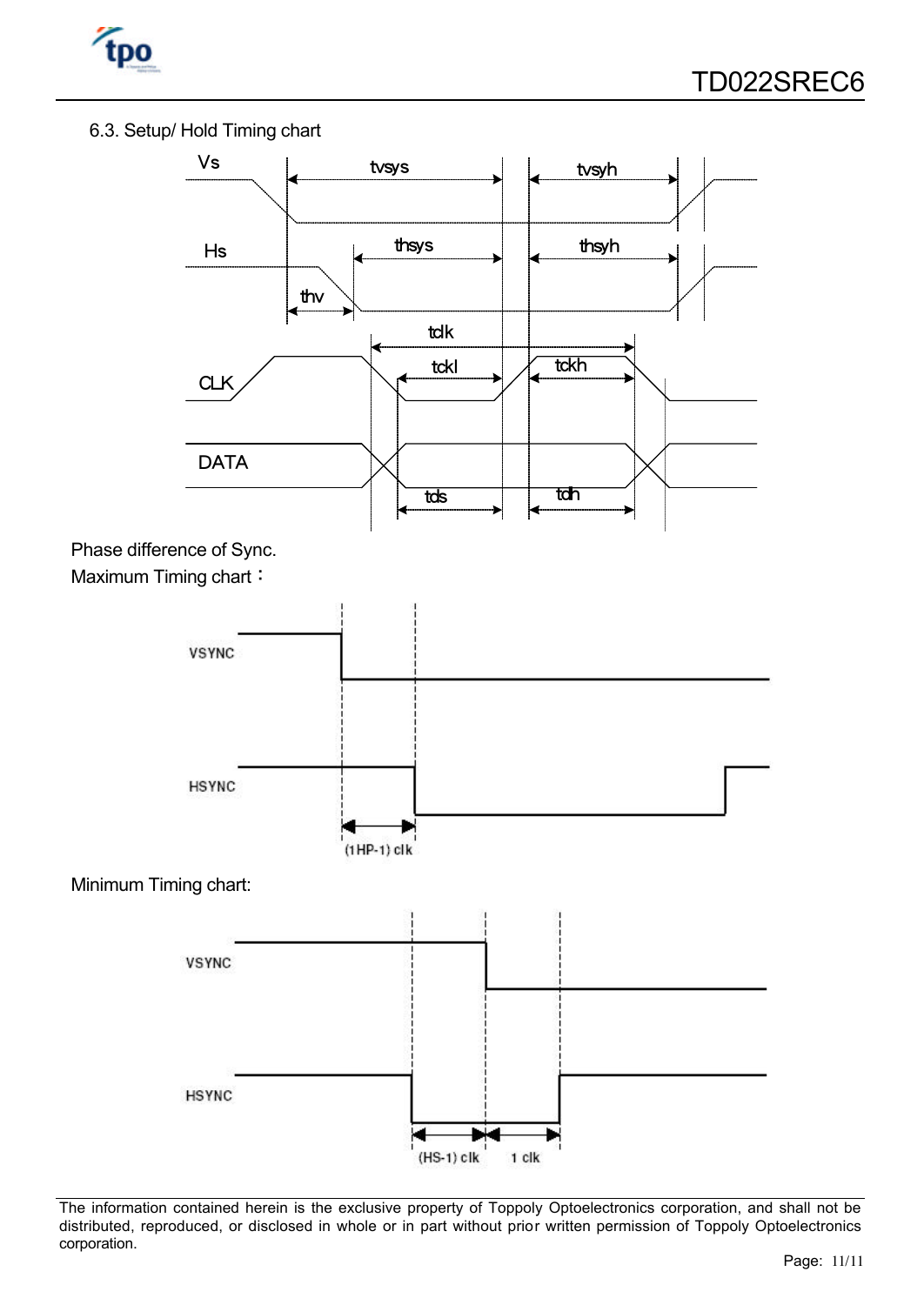

#### 6.4 AC Characteristics:

| Parameter                                        | Symbol      | Conditions |            | Unit       |            |      |
|--------------------------------------------------|-------------|------------|------------|------------|------------|------|
|                                                  |             |            | <b>MIN</b> | <b>TYP</b> | <b>MAX</b> |      |
| Vertical Sync. Setup time                        | tvsys       |            | 20         |            |            | ns   |
| Vertical Sync. Hold time                         | tvsyh       |            | 20         |            |            | ns   |
| Horizontal Sync. Setup time                      | thsys       |            | 20         |            |            | ns   |
| Horizontal Sync. Hold time                       | thsyh       |            | 20         |            |            | ns   |
| Phase difference of Sync.<br>Signal Falling edge | thy         |            | $-HS-1)$   |            | $1HP-1$    | clk  |
| Clock "L" Period                                 | tckl        |            | 30         | 50         | 70         | $\%$ |
| Clock "H" Period                                 | tckh        |            | 30         | 50         | 70         | $\%$ |
| Data setup time                                  | tds         |            | 20         |            |            | ns   |
| Data Hold time                                   | tdh         |            | 20         |            |            | ns   |
| Digital logic input                              | Trise/Tfall |            |            |            | 15         | ns   |

The information contained herein is the exclusive property of Toppoly Optoelectronics corporation, and shall not be distributed, reproduced, or disclosed in whole or in part without prior written permission of Toppoly Optoelectronics corporation.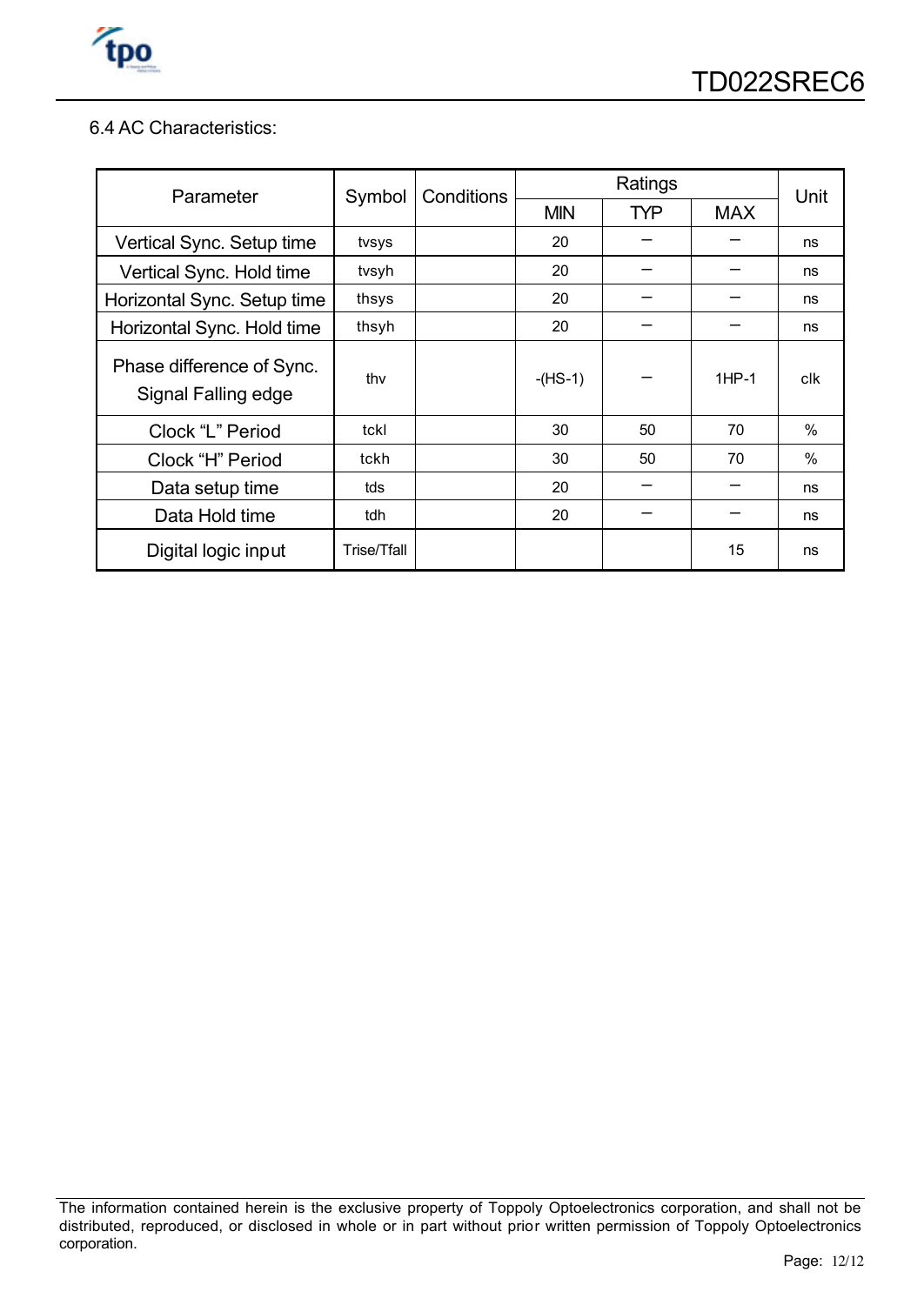

## **7. OPTICAL CHARACTERISTICS**

| Item                  | Symbol      |              | Condition     | <b>MIN</b> | <b>TYP</b> | <b>MAX</b> | Unit              | <b>Remarks</b> |
|-----------------------|-------------|--------------|---------------|------------|------------|------------|-------------------|----------------|
|                       | T 11(L)     |              |               | 45         | 55         |            |                   |                |
| <b>Viewing Angles</b> | T12(R)      |              | $CR = 10$     | 35         | 45         |            |                   |                |
|                       | T21(D)      |              |               | 50         | 60         |            | Degree            | Note 7-1       |
|                       | T22(U)      |              |               | 35         | 45         |            |                   |                |
|                       | White       | X            |               | 0.26       | 0.31       | 0.36       |                   |                |
|                       |             | Y            |               | 0.27       | 0.32       | 0.37       |                   | Note 7-3       |
|                       | Red         | X            | $T=0^\circ$   | 0.54       | 0.59       | 0.64       |                   |                |
|                       |             | Y            |               | 0.29       | 0.34       | 0.39       |                   |                |
| Chromaticity          | Green       | X            |               | 0.27       | 0.32       | 0.37       |                   |                |
|                       |             | Y            |               | 0.52       | 0.57       | 0.62       |                   |                |
|                       |             | $\mathsf{x}$ |               | 0.09       | 0.14       | 0.19       |                   |                |
|                       | <b>Blue</b> | Y            |               | 0.08       | 0.13       | 0.18       |                   |                |
|                       | <b>NTSC</b> |              | $T=0^\circ$   | 43         | 50         |            | $\%$              | Note 7-3       |
| <b>Contrast Ratio</b> | <b>CR</b>   |              | $T=0^\circ$   | 120        | 150        |            |                   | Note 7-2       |
| Uniformity (9 point)  | Uf          |              | $T=0^\circ$   | 75         | 80         |            | $\%$              | Note 7-7       |
| Luminance             | L           |              | $T = 0^\circ$ | 145        | 195        |            | Cd/m <sup>2</sup> | Note 7-4       |

7.1. Transmissive Mode (T = 25 deg C, T=0°, Backlight ON)

The information contained herein is the exclusive property of Toppoly Optoelectronics corporation, and shall not be distributed, reproduced, or disclosed in whole or in part without prior written permission of Toppoly Optoelectronics corporation.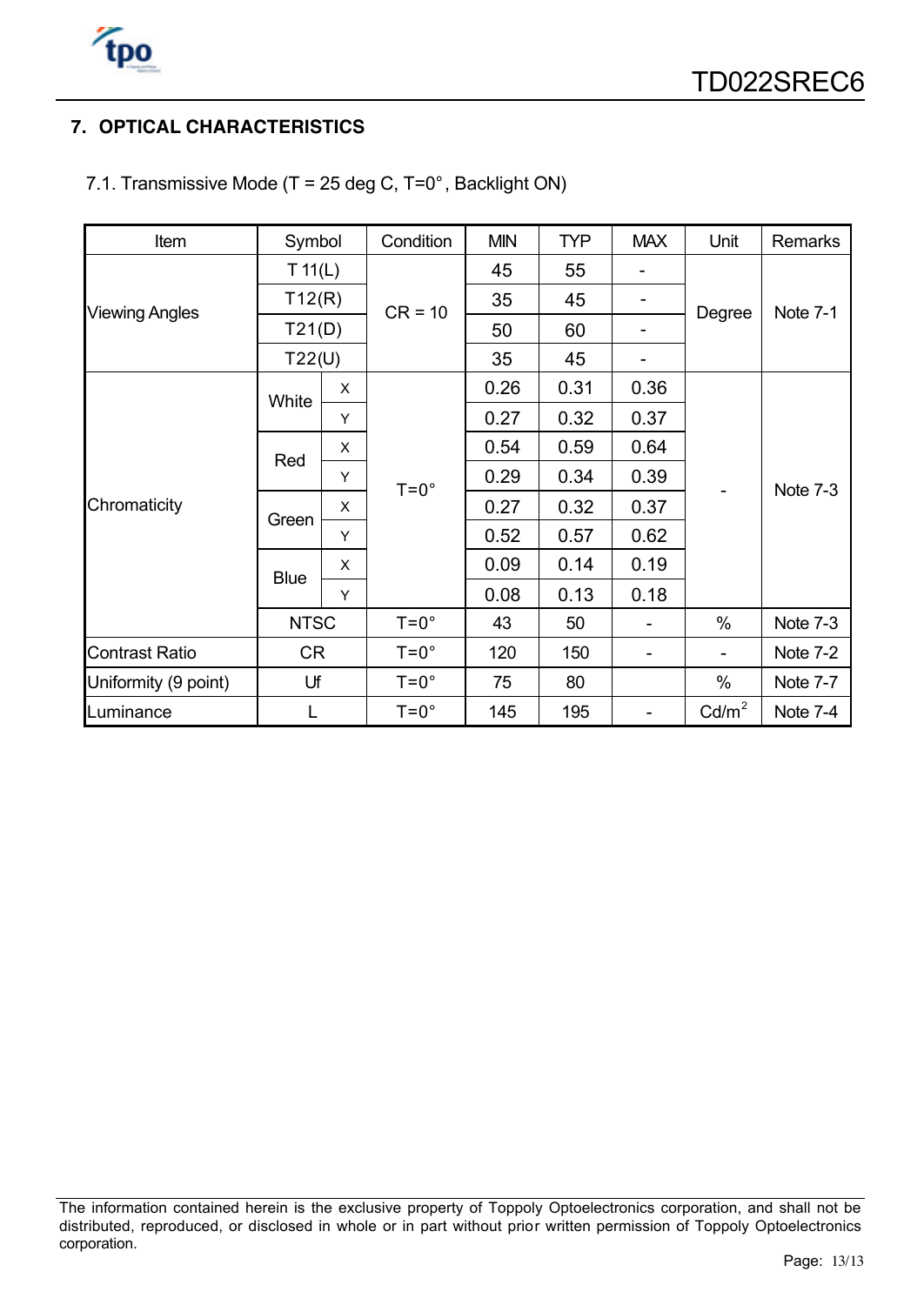

#### 7.2. Reflective Mode ( $T = 25$  deg C,  $T = 0^\circ$ , Backlight off)

| Item                              | Symbol      |   | Condition        | <b>MIN</b> | <b>TYP</b>     | <b>MAX</b>                   | Unit                         | <b>Remarks</b>  |
|-----------------------------------|-------------|---|------------------|------------|----------------|------------------------------|------------------------------|-----------------|
|                                   | T 11(L)     |   |                  | 70         | 75             |                              |                              |                 |
|                                   | T12(R)      |   | $CR = 2$         | 70         | 75             | $\overline{\phantom{a}}$     |                              | <b>Note 7-1</b> |
| <b>Viewing Angles</b>             | T21(D)      |   |                  | 70         | 75             | $\qquad \qquad \blacksquare$ |                              | (system A)      |
|                                   | T22(U)      |   |                  | 65         | 75             |                              |                              |                 |
|                                   | White       | X |                  | 0.25       | 0.30           | 0.35                         |                              |                 |
|                                   |             | Υ |                  | 0.29       | 0.34           | 0.39                         |                              |                 |
|                                   | Red         | X |                  | 0.33       | 0.38           | 0.43                         |                              |                 |
|                                   |             | Υ | $T=0^\circ$      | 0.29       | 0.34           | 0.39                         |                              | <b>Note 7-5</b> |
| Chromaticity                      | Green       | X |                  | 0.24       | 0.29           | 0.34                         |                              |                 |
|                                   |             | Υ |                  | 0.35       | 0.40           | 0.45                         |                              |                 |
|                                   | <b>Blue</b> | X |                  | 0.14       | 0.19           | 0.24                         |                              |                 |
|                                   |             | Y |                  | 0.15       | 0.20           | 0.25                         |                              |                 |
|                                   | <b>NTSC</b> |   | $T = 0^\circ$    | 4.5        | 6.5            | ÷,                           | $\%$                         | Note 7-5        |
| <b>Contrast Ratio</b>             | <b>CR</b>   |   | $T=0^{\circ}$    | 5.0        | 8.0            | $\qquad \qquad \blacksquare$ | $\qquad \qquad \blacksquare$ | Note 7-2        |
| Response time                     | $(Tr+Tf)/2$ |   | $T=0^\circ$      |            | $\overline{7}$ | 14                           |                              | Note7-8         |
| Diffuse reflectance of<br>$R_{w}$ |             |   | $T = 0^\circ$    |            |                |                              | $\%$                         | Note7-9         |
| display driven white              |             |   | 2.5              | 3.5        |                |                              |                              |                 |
| Reflectance (Point                | $R_{10}$    |   | $T = 10^{\circ}$ |            | 20             |                              | $\%$                         | Note7-6         |
| light source)                     |             |   | $F = 270^\circ$  | 12         |                |                              |                              |                 |

7.2.1 Ambient Temperature: Ta=25℃

7.2.2 Testing Point: Measure in the display center point and the test angle  $\Theta = 0^\circ$ Measuring System A (Autronic-Melchers DMS-series)

The information contained herein is the exclusive property of Toppoly Optoelectronics corporation, and shall not be distributed, reproduced, or disclosed in whole or in part without prior written permission of Toppoly Optoelectronics corporation.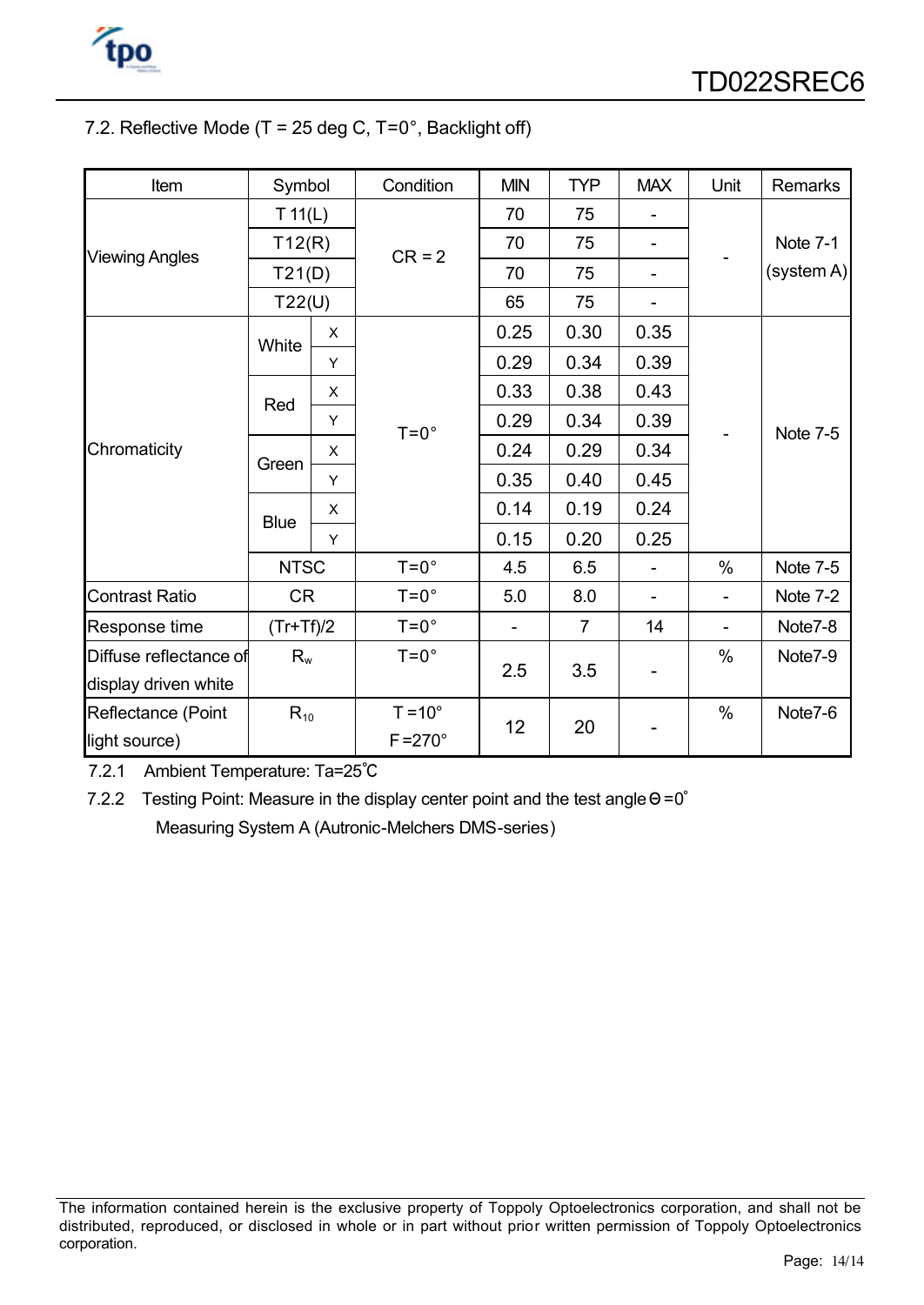

#### 7.3 Basic measure condition

- 7.3.1 Driving voltage
	- VDD= 12.0V, VEE=-6.5V
- 7.3.2 Ambient temperature: Ta=25℃
- 7.3.3 Testing point: measure in the display center point and the test angle T=0°
- 7.3.4 Testing Facility

Environmental illumination: = 1 Lux

A. System A

Set up:

- a. Device: Autronic-Melchers DMS-series
- b. Detector: Spectrometer (or photometer)
- c. Light source: DMS hemisphere without secular reflection (temperature stage), standard distance 3mm
- d. Labsphere standard diffuse reflective white sample (SRS-99-020)
- e. Detector angle: perpendicular (?= viewing direction,  $\theta = 0^{\circ}$ ); the hemisphere slit position is at ? =90
- f. Detector position: screen center  $(x=0, y=0)$
- g. Spectrometer evaluation light source: D65



The information contained herein is the exclusive property of Toppoly Optoelectronics corporation, and shall not be distributed, reproduced, or disclosed in whole or in part without prior written permission of Toppoly Optoelectronics corporation.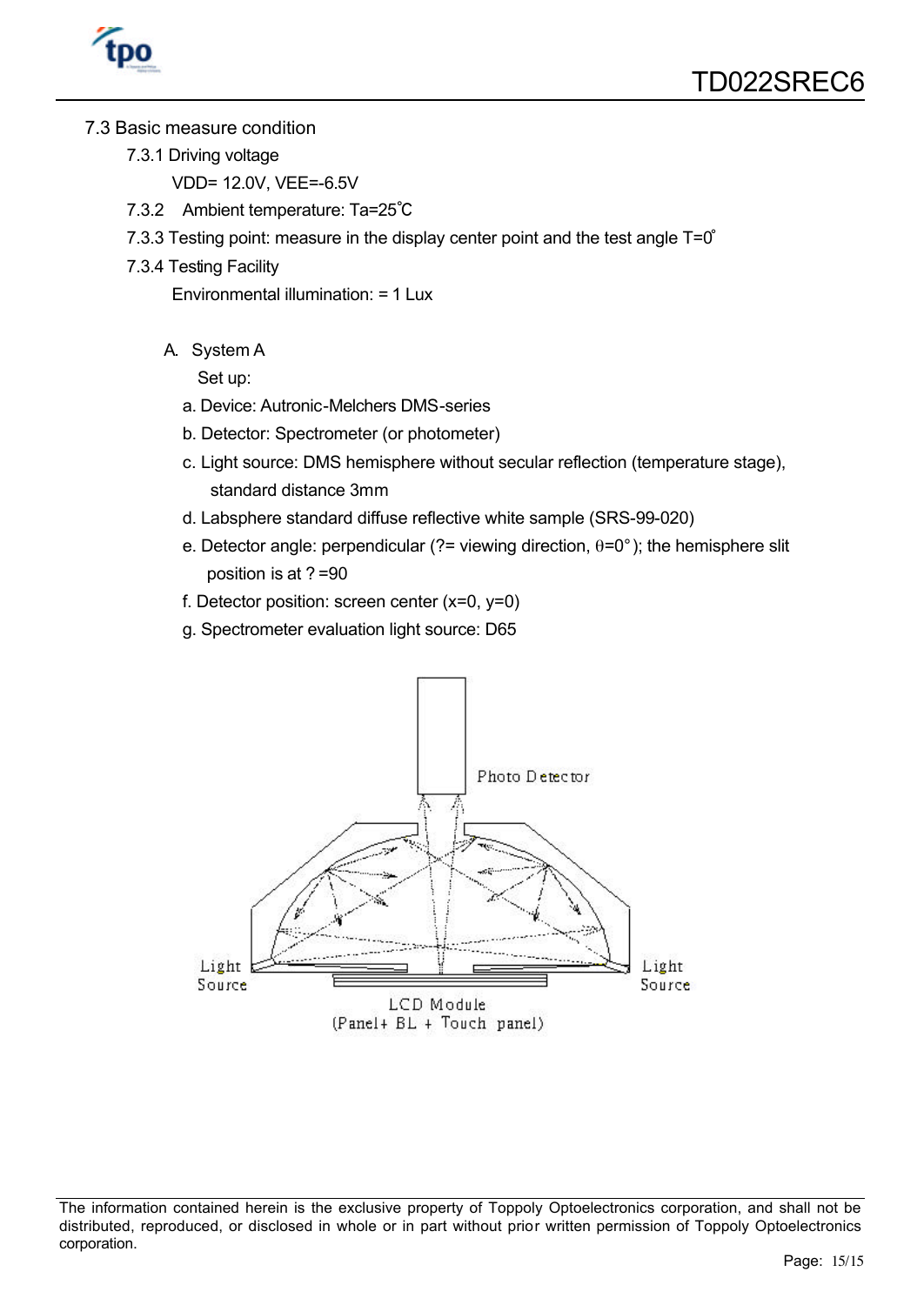

B. System B



Note 7-1: Viewing angle diagrams:



The information contained herein is the exclusive property of Toppoly Optoelectronics corporation, and shall not be distributed, reproduced, or disclosed in whole or in part without prior written permission of Toppoly Optoelectronics corporation.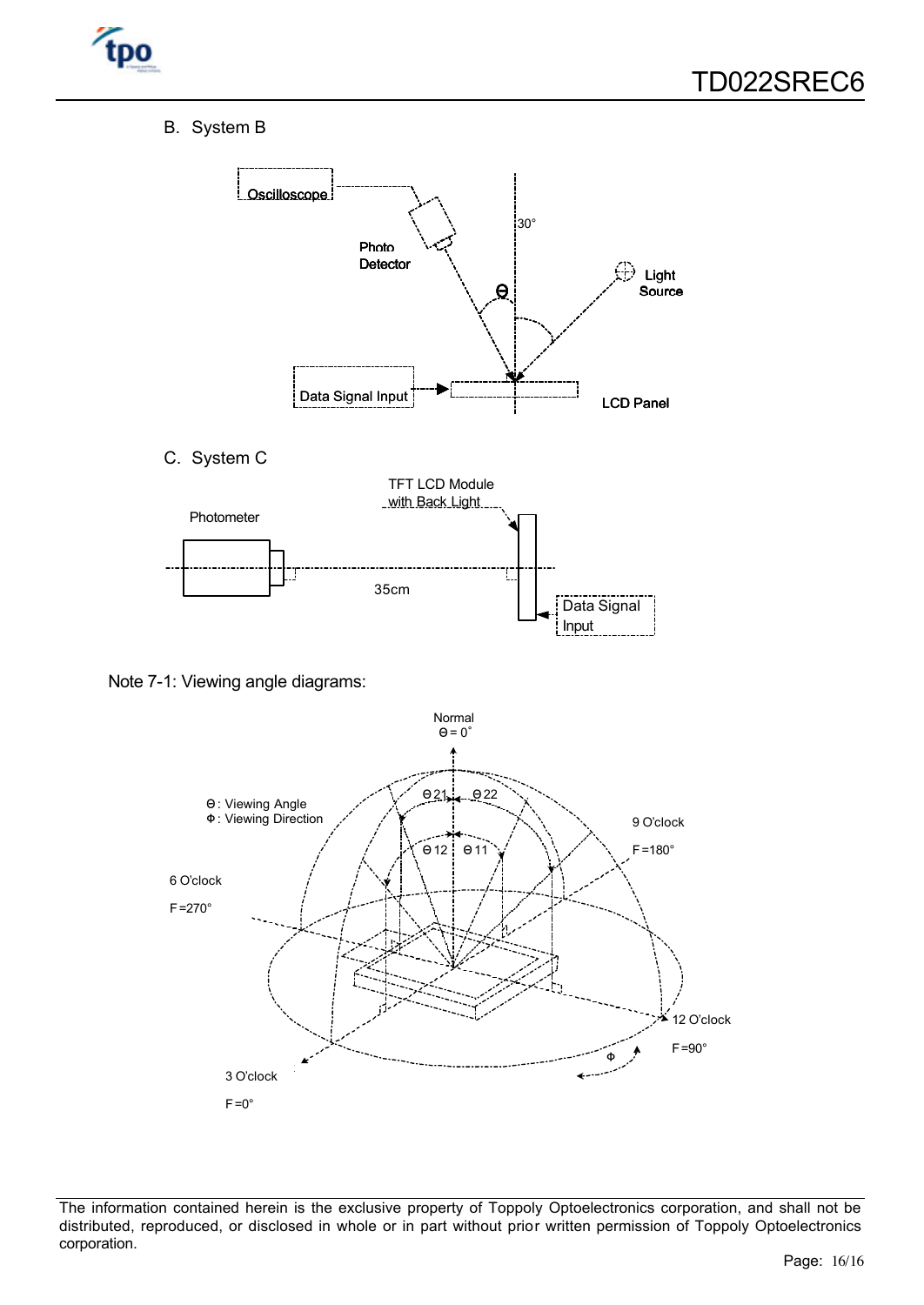

Note 7-2: Contrast ratio in back light on (Measure System C) Contrast ratio in back light off (Measure System A)

Contrast ratio is measured in optimum common electrode voltage.

 $CR = \frac{Luminance with all white pixels}{Laplace}$ Luminance with all black pixels

Note 7-3: White chromaticity as back light on: (Measure System C)

Note 7-4: Luminance: (Measure System C) Test Point: Display Center LED Current  $I_F = 15$  mA

Note 7-5 White chromaticity as back light off: (Measure System A)

Note 7-6: Reflection ratio (R) (Measure System B)

In the measuring system B, calculate the reflection ratio by the following formula.

Reflection ratio(R) =  $\frac{\text{Light detected level of reflection by the LCD module}}{\text{Lengthed}}$ Light detected level of refection by the standard white

Notes 7-7: Definition of uniformity: Light on backlight 9 minutes before test.

Minimum Luminance of 9 test points Uniformity (Lu)= Maximum Luminance of 9 test points X100%

The information contained herein is the exclusive property of Toppoly Optoelectronics corporation, and shall not be distributed, reproduced, or disclosed in whole or in part without prior written permission of Toppoly Optoelectronics corporation.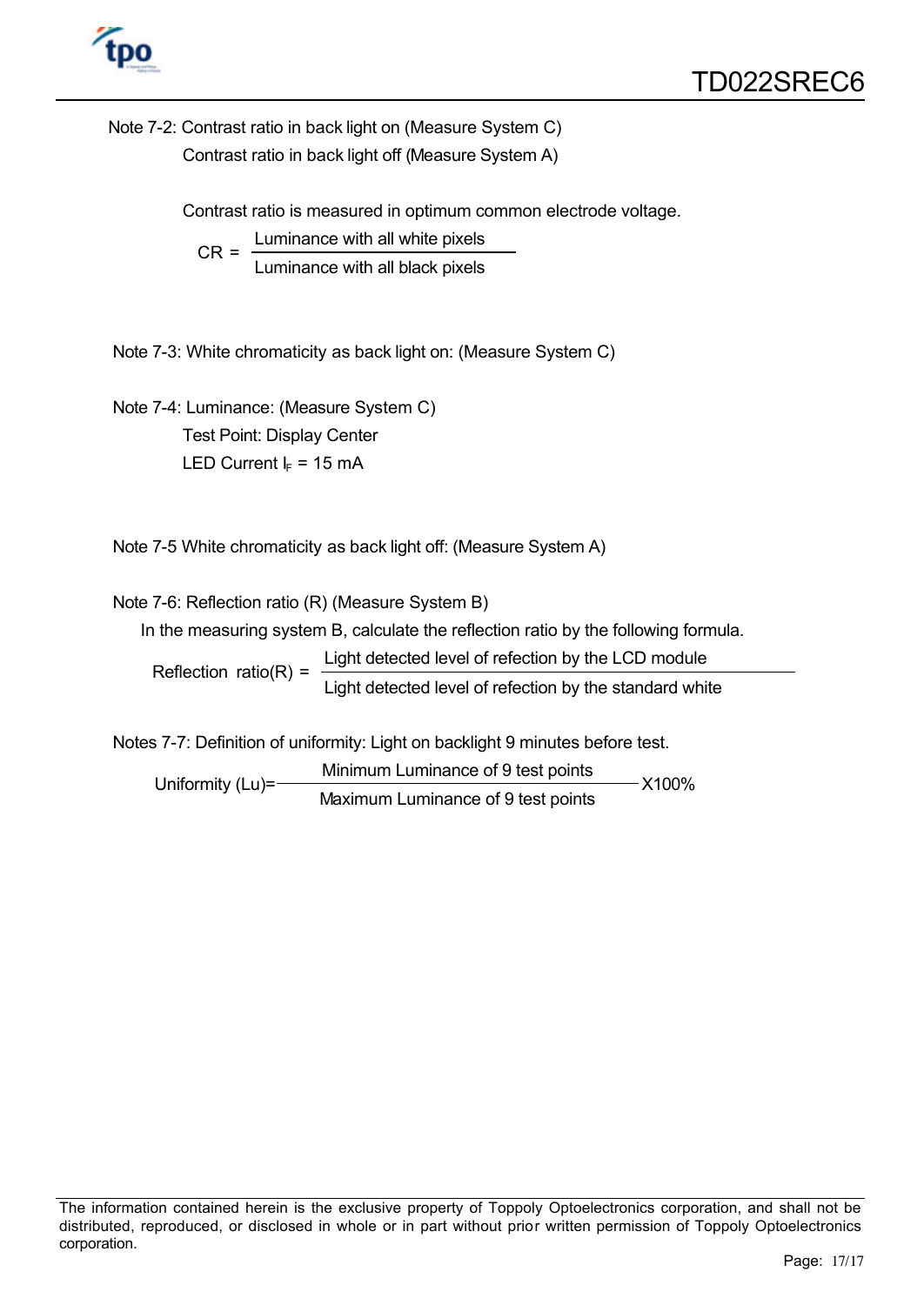





Note7-9: Diffuse reflectance of display driven white:

In the measuring system A, calculate the reflection ratio by the following formula.

Reflection ratio(R) =  $\frac{\text{Light detected level of reflection by the LCD module (White pattern)}}{\text{Lengthed level of the original code}}$ Light detected level of refection by the standard white

The information contained herein is the exclusive property of Toppoly Optoelectronics corporation, and shall not be distributed, reproduced, or disclosed in whole or in part without prior written permission of Toppoly Optoelectronics corporation.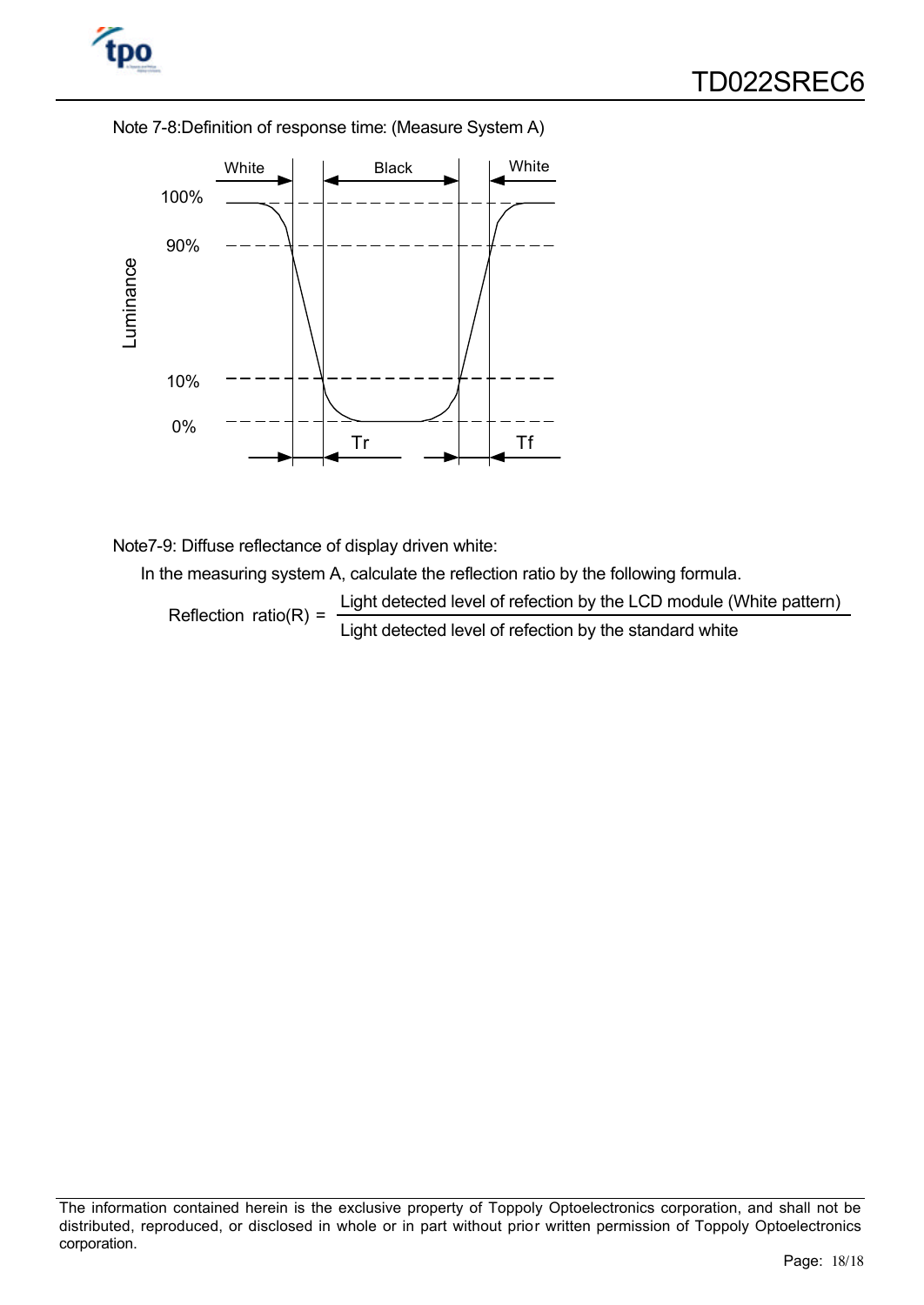

#### **8. RELIABILITY**

| <b>No</b>      | <b>Test Item</b>                           | Condition                                      |
|----------------|--------------------------------------------|------------------------------------------------|
| 1              | <b>High Temperature Operation</b>          | Ta= 60℃, 240hrs                                |
| $\overline{2}$ | High Temperature & High Humidity Operation | Ta= 40℃, 95% RH, 240hrs                        |
| 3              | Low Temperature Operation                  | Ta=-10℃, 240hrs                                |
| 4              | <b>High Temperature Storage</b>            | Ta=+80°C, 240hrs                               |
| 5              | Low Temperature Storage                    | Ta=-20°C, 240hrs                               |
| 6              | Thermal Shock (non-operation)              | -40℃(45min)←→85℃(45min) , 30 cycles            |
| $\overline{7}$ | Vibration (non-operation)                  | Frequency: 10~55Hz; Amplitude: 1.5mm           |
|                |                                            | Sweep Time: 11min                              |
|                |                                            | Test Time: 2 hrs for each direction of X, Y, Z |
| 8              | Shock (non-operation)                      | Acceleration: 100G; Period: 6ms                |
|                |                                            | Directions: ±X, ±Y, ±Z; Cycles: Twice          |

Ta: Ambient Temperature

The information contained herein is the exclusive property of Toppoly Optoelectronics corporation, and shall not be distributed, reproduced, or disclosed in whole or in part without prior written permission of Toppoly Optoelectronics corporation.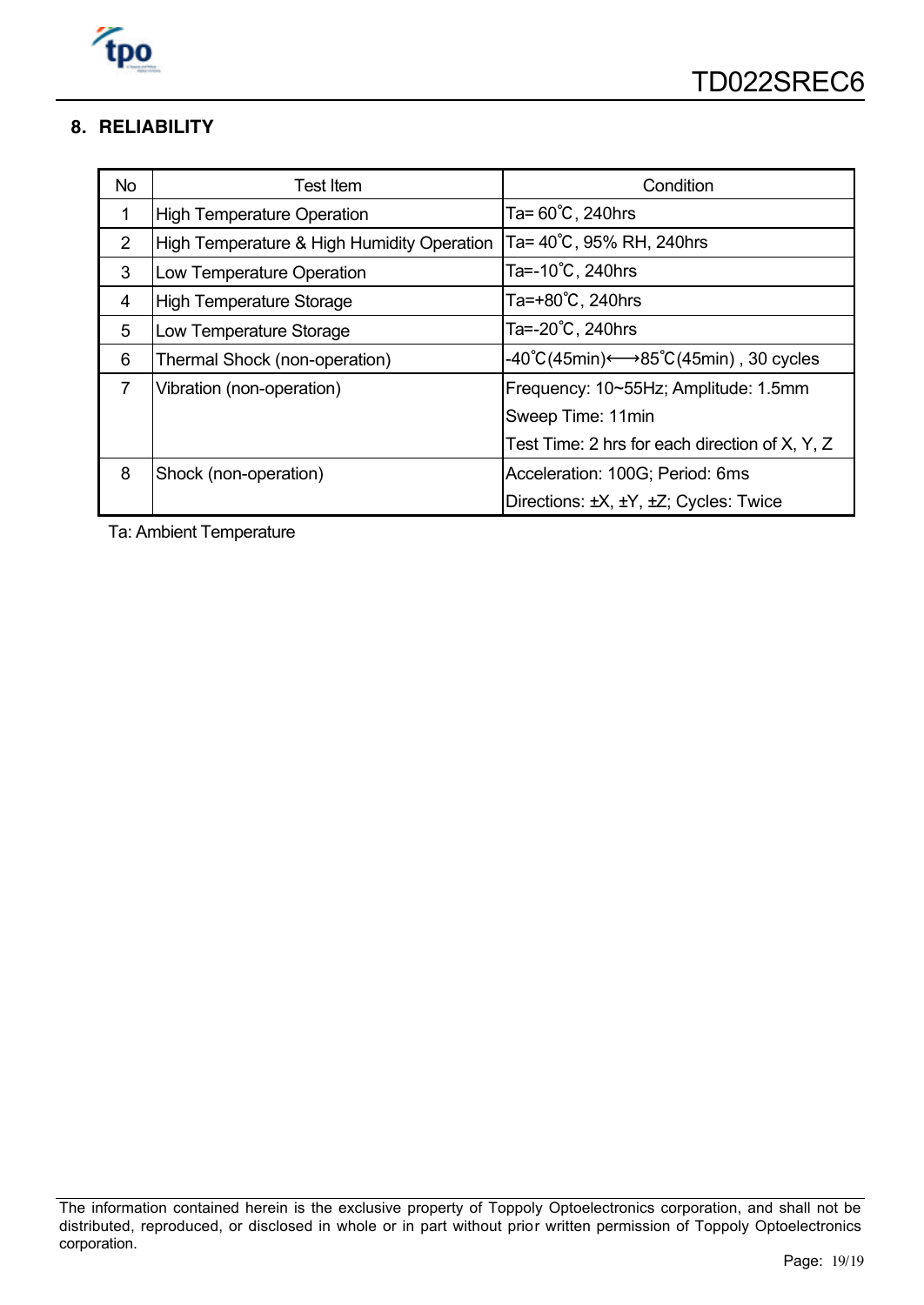

#### **9. HANDLING CAUTIONS**

9.1 ESD (Electrical Static Discharge) Strategy

ESD will cause serious damage of the panel, ESD strategy is very important in handling. Following items are the recommended ESD strategy

- 9.1.1 In handling LCD panel, please wear non-charged material gloves. Connector the wrist conduction ring to the earth and the conducting shoes to the earth is necessary.
- 9.1.2 The machine and working table for the panel should have ESD protection strategy.
- 9.1.3 In handling the panel, using ionized air to decrease the charge in the environment is necessary.
- 9.1.4 In the process of assembly the module, shield case should connect to the ground.
- 9.2 Environment
	- 9.2.1 Working environment of the panel should be in the clean room.
	- 9.2.2 The front polarizer is easy damaged. Handle it carefully and do not scratch it by sharp material.
	- 9.2.3 Panel has polarizer protective film in the surface. Please remove the protection film of polarizer slowly with ionized air to prevent the electrostatic discharge.
- 9.3 Others
	- 9.3.1 Turn off the power supply before connecting and disconnecting signal input cable.
	- 9.3.2 The connection area of FPC and panel is very weak, do not handle panel only by FPC or bend FPC.
	- 9.3.3 Water drop on the surface or condensation as panel power on will corrode panel electrode.
	- 9.3.4 As the packing bag open, watch out the environment of the panel storage. High temperature and high humidity environment is prohibited.
	- 9.3.5 When the TFT LCD module is broken, please watch out whether liquid crystal leaks out or not. If your hand touches liquid crystal, wash your hand cleanly by water and soap as soon as possible.

The information contained herein is the exclusive property of Toppoly Optoelectronics corporation, and shall not be distributed, reproduced, or disclosed in whole or in part without prior written permission of Toppoly Optoelectronics corporation.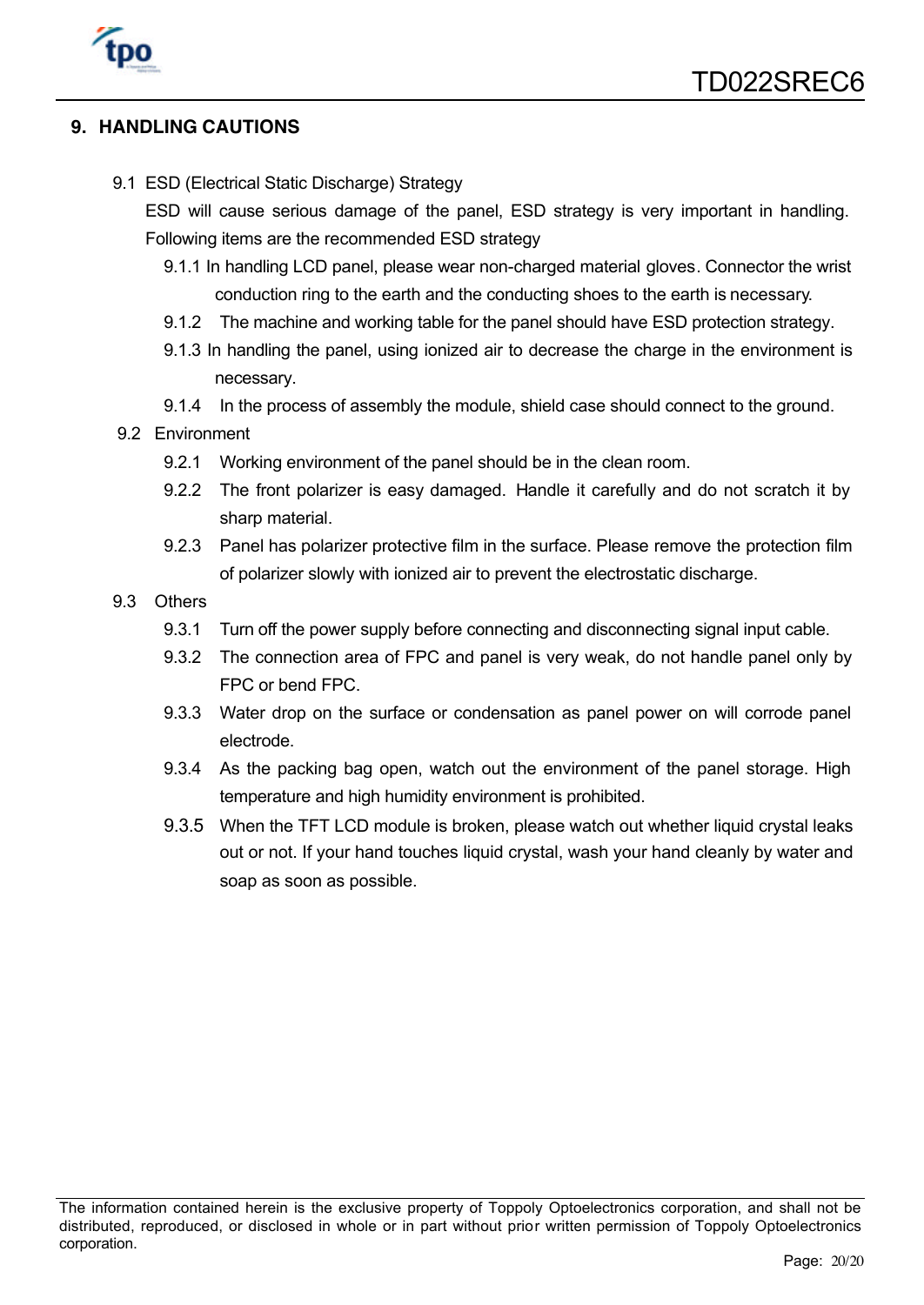

#### 10. **MECHANICAL DRAWING**



The information contained herein is the exclusive property of Toppoly Optoelectronics corporation, and shall not be distributed, reproduced, or disclosed in whole or in part without prior written permission of Toppoly Optoelectronics corporation.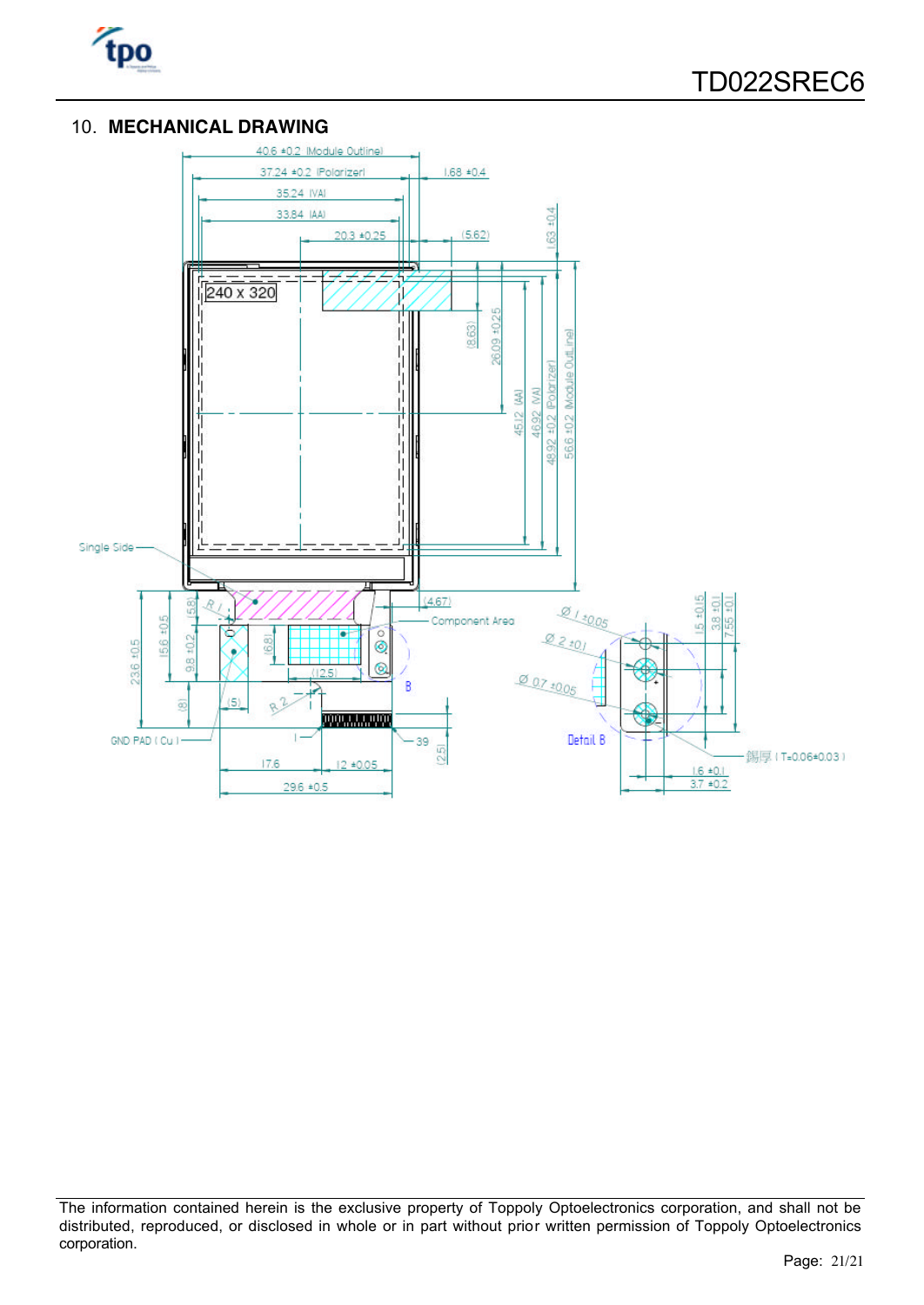



The information contained herein is the exclusive property of Toppoly Optoelectronics corporation, and shall not be distributed, reproduced, or disclosed in whole or in part without prior written permission of Toppoly Optoelectronics corporation.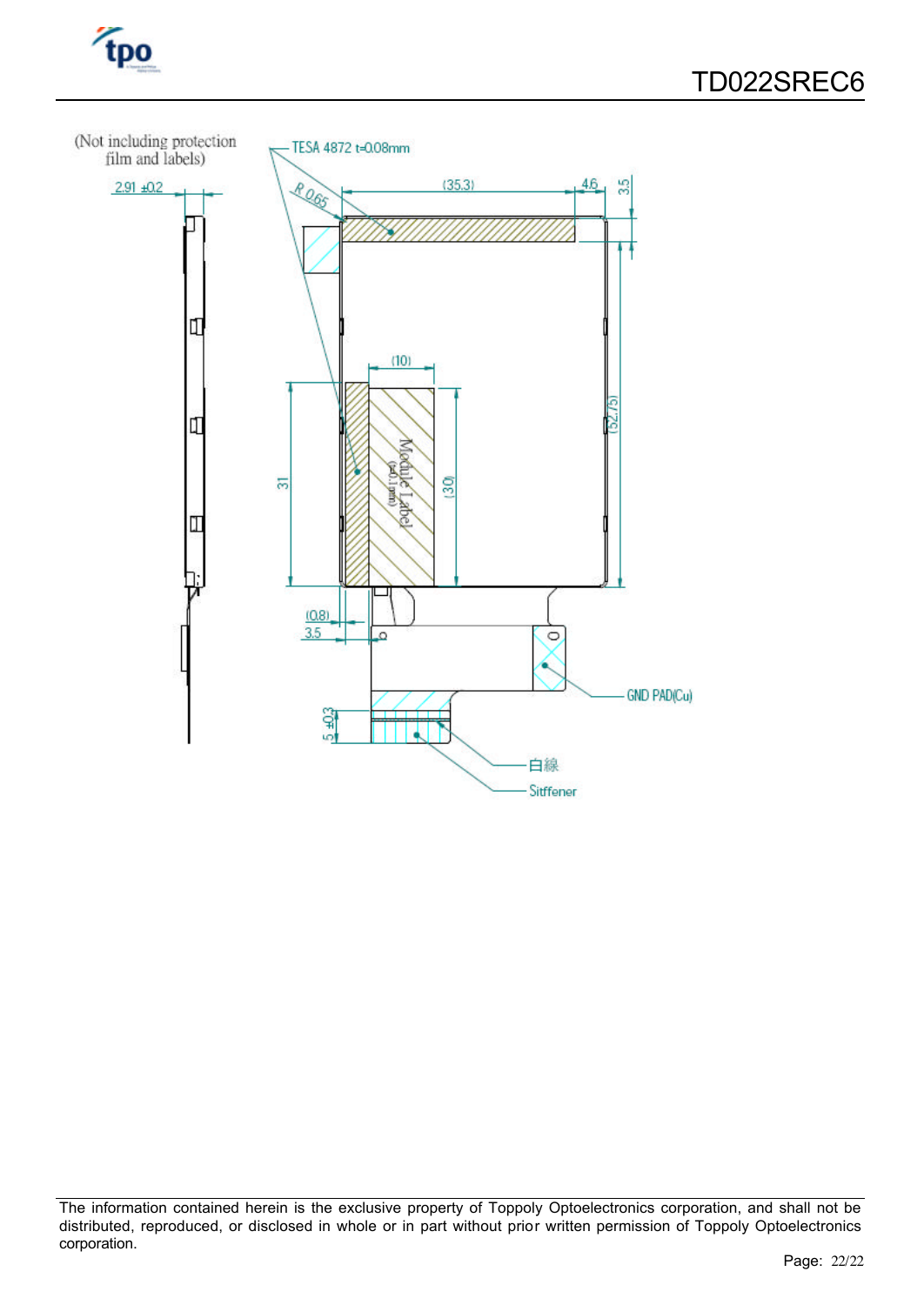

#### **11. PACKING DRAWING**



The information contained herein is the exclusive property of Toppoly Optoelectronics corporation, and shall not be distributed, reproduced, or disclosed in whole or in part without prior written permission of Toppoly Optoelectronics corporation.